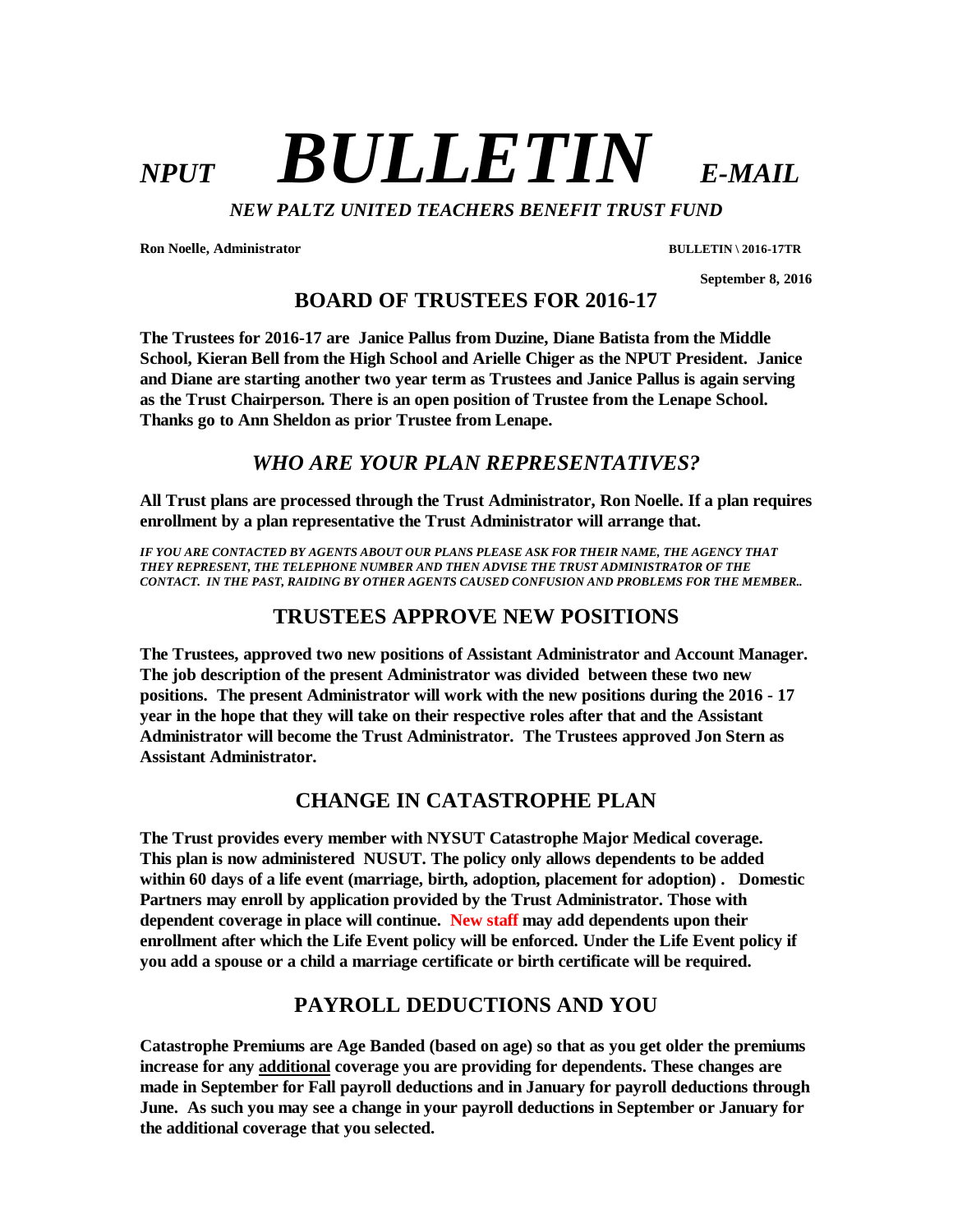**The Trust provides every member with Unum Long Term Disability coverage (Option A) for up to \$ 60,000 of income. Some members purchase Option B coverage to protect their salary up to \$ 171,429 . They pay for the added coverage through payroll deductions. This purchase is made in September and the increased premium is reflected in the annual payroll deductions. If you applied for Option B in the past, it continues and your premium is automatically adjusted each Fall as your salary increases.** 

**If you wish to purchase Option B, the Enrollment Form and premium tables are attached.**  Please return it to the Trust Administrator by **September 25<sup>th</sup>** to be effective October 1<sup>st</sup>.

**The Trust provides every member with \$ 200,000 Term Life Insurance and Accidental Death & Dismemberment (AD&D). Some members have elected to purchase additional coverage for themselves and/or spouse or children. They pay for the added coverage through payroll deductions. Term Life premiums are also Age Banded so that as you get older the premiums increase for the additional coverage you purchased. The anniversary of this plan is October therefore the ages of all participants are reviewed with the October invoice and the appropriate changes are made in your payroll deductions in the October through June payrolls.** 

#### **DENTAL PLAN ENROLLMENT OPTIONS**

**In accord with the Affordable Care Act the month of September will be the open enrollment period in which you may enroll in the dental option of your choice. You do not need to do anything unless you wish to change your present coverage. Your options are to :** 

- **[a] OPT OUT of Dental coverage.**
- **[b] Enroll yourself (Paid for by the Trust Fund). The Enrollment Form is required. No Payroll Deduction Form is required.**
- **[c] Enroll yourself and one dependent ( spouse, domestic partner or child ). The Trust Fund pays your premium. You pay for the dependent through payroll deductions. The Enrollment and Payroll Deduction Forms are required.**
- **[d] Enroll yourself and two or more dependents ( spouse, domestic partner, child(ren). The Trust Fund pays your premium. Dependents are paid for through payroll deductions. The Enrollment and Payroll Deduction Forms are required.**

**Dependent children are covered to age 26.** 

**See attached Dental Enrollment and Payroll Deduction Forms, due by September 30, 2015.** 

# **DENTAL CHANGES OUTSIDE THE OPEN ENROLLEMENT PERIOD**

**Changes in plan coverage (options) may take place at any time of the year not limited to a change of circumstances or age change of dependent children .** 

#### **REGULAR AND PERIODONTAL CLEANINGS**

**Regular Dental cleanings (code 1110) covers two (2) procedures within the plan year. The Periodontal Prophylaxis (cleanings) (code 4910) allows four (4) within a plan year. The plan year is July 1st to June 30th. These procedures are covered at 100 % if performed by a participating Delta PPO provider. The Trust uses the PPO plan and not the Premier plan. The Delta Premier plan allows the dentist to charge in excess of the PPO rate schedule.**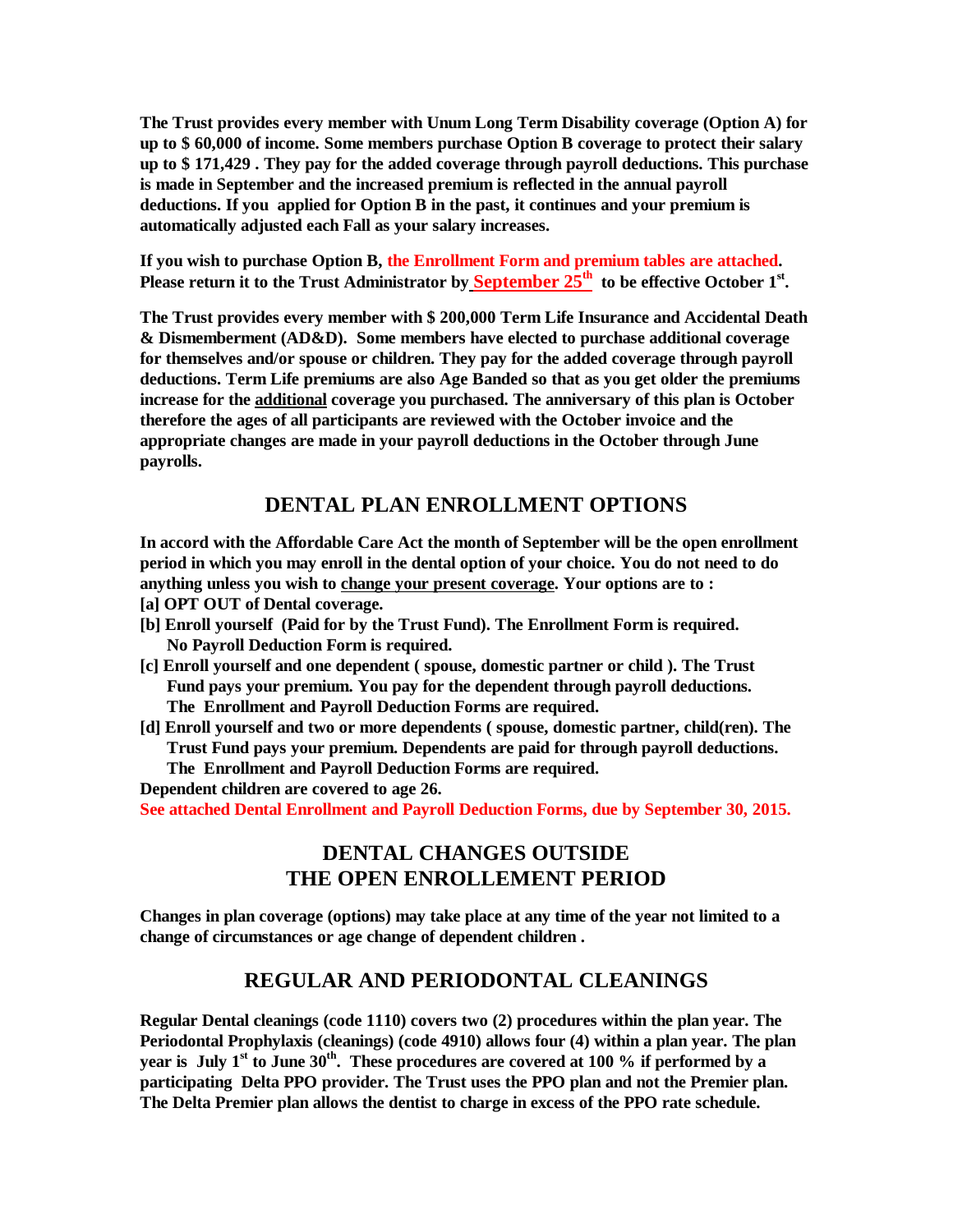#### **DENTAL SERVICES AND SPECIAL CONDITIONS**

**The Trust Dental Plan is a self-funded by the Trust Fund and administered by Delta Dental. The Trustees determine policy and coverage. Make sure that your dentist files it with Delta Dental of New York , Group 1417. If you are seeking participating dentists you may go on line to deltadental.com and indicate the type of plan as a PPO.** 

**See attached Schedule and Special Condition.** 

#### **TRUST FLEX FUND**

**The Trust Flex Fund reimbursements in 2016-17, will be limited to dental and vision unreimbursed expenses from June 1, 2016 to June 1, 2017. The claim form will be sent to you in May 2017, to be filed by you with the Trust by June 1, 2017.** 

**This is NOT the Flex Fund provided b the District allowing Section 125 payroll deductions and administered by Preferred Group Plans.** 

#### **DAVIS VISION PLAN UPGRADED**

**The Trustees approved a 2015-17 Davis Vision Contract effective 7/1/15, that will continue your annual use of the plan from the last time it was used. Presently, the Davis Vision Premier Platinum Plan covers the following : Scratch Resistant Coating Polycarbonate Lenses for children and adults Ultra Violet Coating (protects eyes from Ultra Violet rays like sunscreen) Intermediate Lenses Blended Segment Lenses Photochromic Glass Lenses (transition lenses that change from outdoors to indoors) Standard Progressive Addition Lenses Dependent Child Coverage to age 26 Enhanced Options for 2015-17 to include: ID Cards In plan Davis Contact lenses increased from two boxes of Planned Replacement Lenses or four boxes of Disposables to four boxes of Planned Replacement Lenses or eight boxes of Disposables within the Davis collection. In network Davis Vision Contact Collection expanded to include toric and multifocal lenses. All Empire and Davis VisionWorks stores will provide a second pair of eyeglasses at 50 % off regular price. Non-Collection Frame Allowance - Up to \$ 130 plus 20 % discount on overage. Non-Collection Contact Lens Allowance - Up to \$ 130 plus 15 % discount on overage. Contact Lens Evaluation, Fitting & Follow-up Care - Up to \$ 60 plus 15 % on overage Out of Network Reimbursement Schedule, up to : Eye Exam \$ 40 Frame \$ 50 Single Vision Lenses \$ 40 Bifocal / Progressive Lenses \$ 6 Trifocal Lenses \$ 80 Lenticular Lenses \$ 100 Elective Contact Lenses \$ 105 Medically Necessary Contact Lenses (with prior approval) \$ 225**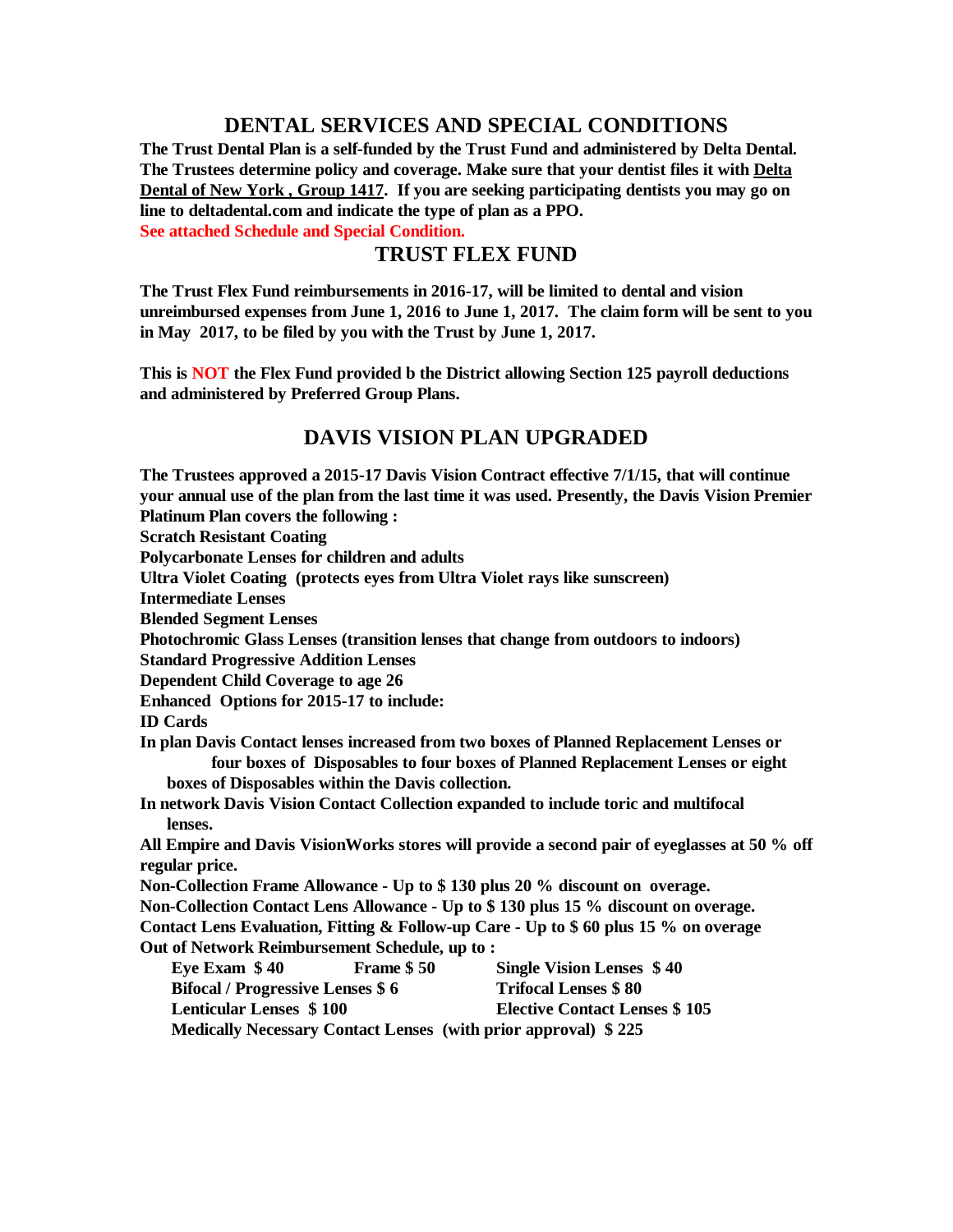# *REMINDERS*

### **EMPLOYEE ASSISTANCE PROGRAM (EAP)**

**The Ceridian EAP was purchased by NYSUT for all of the groups that have Life insurance under the NYSUT Trust. Adding this service does not affect our life insurance rates - NYSUT is paying for the plan. This is really an expanded EAP program that can be used for almost anything from mental health to sources of assistance to meet your personal needs. Contact the Trust Administrator for details.** 

**This does not replace the District sponsored EAP.** 

#### **AFLAC CANCER PLAN**

**Please let the Trust Administrator know if you are interested in more details about the AFLAC Cancer Plan or if you wish to meet with the AFLAC representative . During open enrollment in September the premium can be placed on a pre-tax basis after which it would be post-tax until the next open enrollment. The Trust does not provide funding for this plan.** 

#### **TERM LIFE INSURANCE IS \$ 200,000 PER MEMBER**

**Term life insurance was increased to \$ 200,000 per active member as of July 1, 2009. Upon retirement, you will be able to retain the life insurance at the \$ 100,000 level. There are age reductions for active and retired members. At age 65 it is reduced to 65 % and then at age 70 to 50 %. For active staff that is \$ 130,000 and \$ 100,000, respectively and for retirees to \$ 65,000 and \$ 50,000, respectively. The premium is reduced accordingly.** 

# **EPIC HEARING PLAN SERVICE**

**EPIC (Ear Professionals International Corporation) for hearing evaluation and treatment. Contact the Trust Administrator for details.** 

# **COLONIAL SHORT TERM DISABILITY**

**In the Spring, the Trustees approved the Colonial Short Term Disability by Paul Revere Insurance. The Trust Fund does not fund this plan but provides payroll deduction for it. This is not a group plan but may be purchased on an individual basis. This Short Term Disability plan is designed to protect your pay check should you become disabled and unable to work due to a sickness, an accident or for maternity.** 

**Colonial Paul Revere Short-term disability insurance for maternity pays new mothers to recover from normal childbirth. Having a policy allows you to spend more time bonding with your baby, and less time worrying about how to pay your bills. It may also cover complications that arise before and after childbirth. Contact the Trust Administrator if interested.**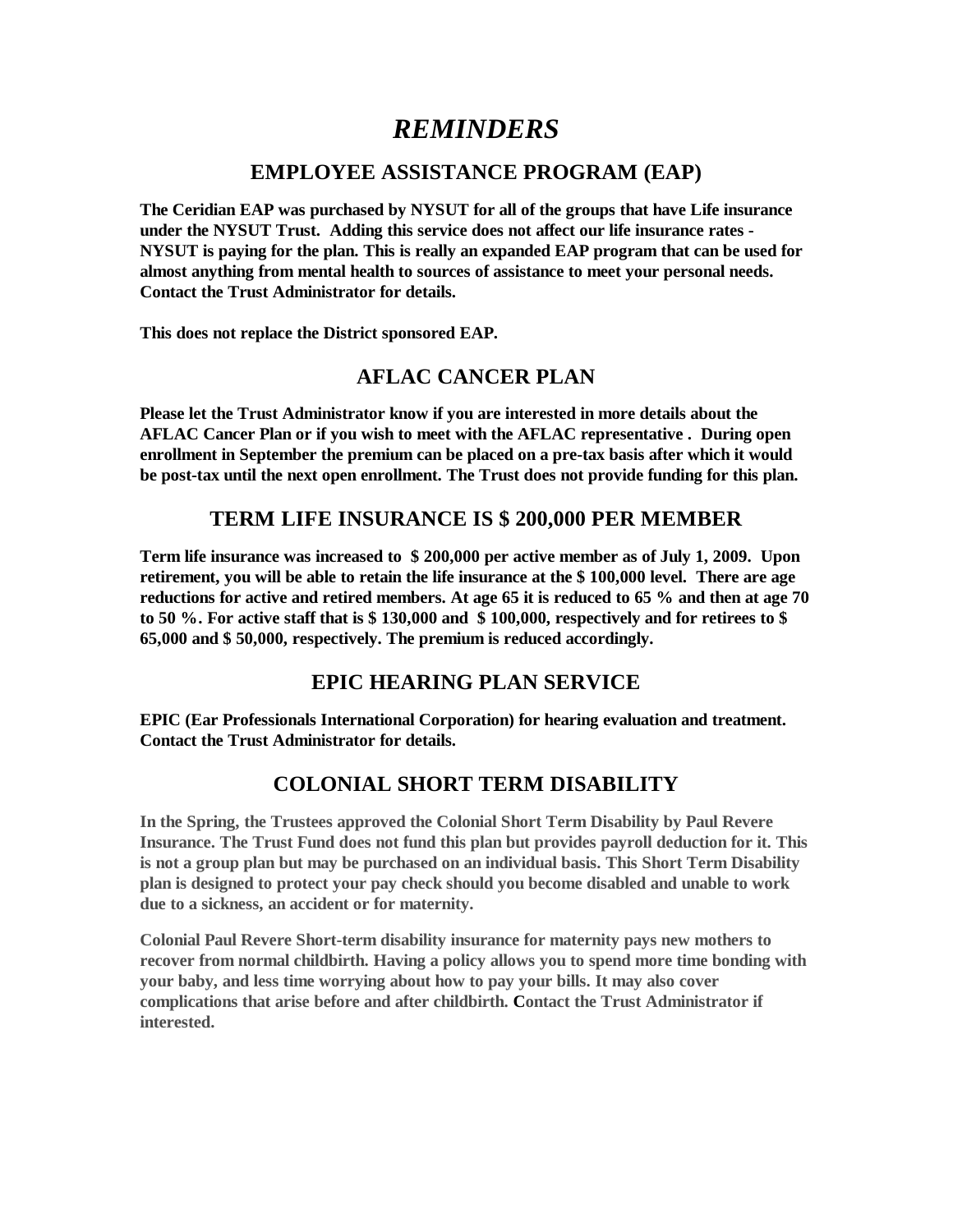#### **VPI PET INSURANCE AT DISCOUNTED RATES**

**VPI Pet Insurance is available to our members at discounted rates. Payroll deductions will be available to all active members and direct pay plans for all retirees. The Trust does not fund VPI Pet Insurance. You will find a 5% to 15 % discount with VPI Pet Insurance. Brochures and enrollment information is available upon request.** 

# **ARE YOUR CHILDREN IN COLLEGE AND MORE THAN 100 MILES FROM HOME ?**

**The Medical Emergency Travel Assistance Plan applies to a child in college more than 100 miles from home. This is not a health insurance plan. Considering the (semi) health plans offered by colleges this kind of support / oversight may be helpful or give a feeling of security to you as parents (members). This is a program that is a part of your Unum Life Insurance Plan. When asked if children away at college are covered, the response from Unum was "Children are covered on the Assist America program if they are still eligible and covered on the member's medical plan." Call the Trust Administrator and you will be sent a Medical Emergency Travel Assistance card.** 

#### **YOU HAVE AN ADVOCATE IN THE NPUT TRUST & NYSUT**

**The NPUT Trust and NYSUT Member Benefits act as your advocates if you experience a problem with any endorsed programs. Please contact the NPUT Trust Administrator first.** 

# **TERMINATION OF COVERAGE FOR NON-PAYMENT OF PREMIUMS**

**Trustees approved the following policy for those on Direct Pay ( Retirees, Leaves of Absences): "A Member on direct pay that is in arrears or not current by the second month of a quarter shall receive a written notice that premiums are to be paid within the third month of that quarter or coverage will terminate the first of the next quarter. Premiums are due by the first of the quarter."** 

**For those on COBRA, the COBRA rules do not allow one to be in arrears.** 

# **PREPARATION FOR RETIREMENT – START NOW**

**While retirement may be years away you can save a lot of time, trouble and future funds if you secure with the Retirement System any service you may have provided before taking on this position. If you wait until you are close to retirement, you may find the sources or files that you need to confirm your prior service are not available. Get those records on file now. If you are unsure about receiving credit for a service you provided contact the Retirement System and check it out.** 

# **STROKE – A FOURTH INDICATOR – THE TONGUE**

**The first three indicators are easily remembered 'STR' ask a person to SMILE, to TALK by speaking a simple sentence (coherently), i.e. 'It is a sunny day' and ask the person to RAISE both arms. The newest indicator is the tongue. Ask the person to STICK OUT THEIR TONGUE If the tongue is 'crooked', if it goes to one side or the other that is also an indicator. If there is difficulty with any one of the tasks call 911 IMMEDIATELY and**